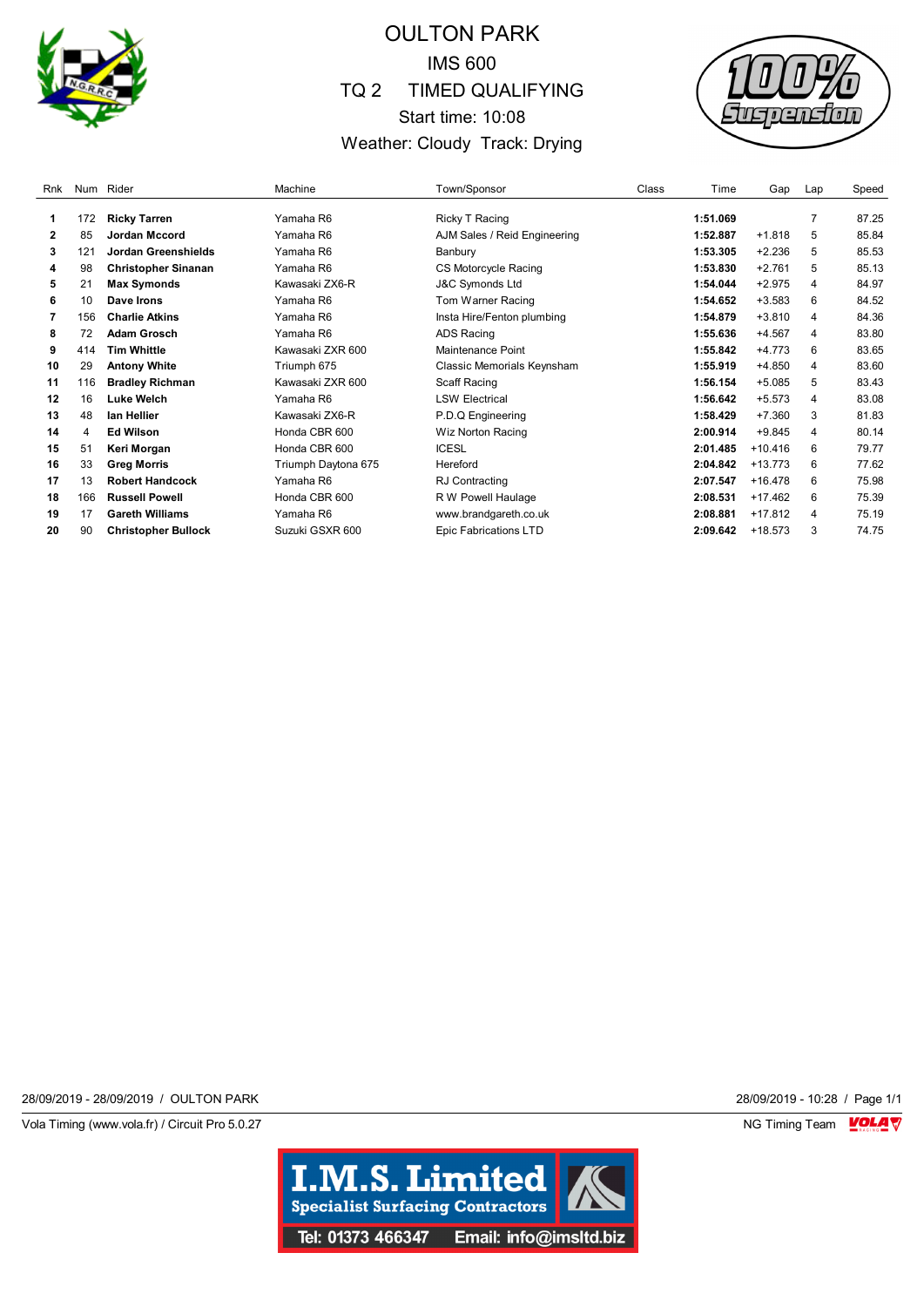

Lap Time

| Adam Grosch |              |  |  |
|-------------|--------------|--|--|
|             | <b>START</b> |  |  |
| 1           |              |  |  |
| 2           | 1:57.178     |  |  |
| 3           | 2:01.788     |  |  |
|             | 1:55.636     |  |  |

| Antony White |              |  |  |
|--------------|--------------|--|--|
|              | <b>START</b> |  |  |
| 1            |              |  |  |
| 2            | 1:57.266     |  |  |
| 3            | 2:01 641     |  |  |
|              | 1:55.919     |  |  |

| <b>Bradley Richman</b> |              |  |  |
|------------------------|--------------|--|--|
|                        | <b>START</b> |  |  |
| 1                      |              |  |  |
| 2                      | 1:56.262     |  |  |
| 3                      | 4.18.612     |  |  |
| 4                      | 1:56.154     |  |  |
| 5                      | 1:56.687     |  |  |

| Charlie Atkins |  |  |
|----------------|--|--|
| <b>START</b>   |  |  |
|                |  |  |
| 1:56.394       |  |  |
| 1.58400        |  |  |
| 1:54.879       |  |  |
|                |  |  |

| <b>Christopher Bullock</b> |              |  |  |  |
|----------------------------|--------------|--|--|--|
|                            | <b>START</b> |  |  |  |
| 1                          |              |  |  |  |
| 2                          | 2:09.642     |  |  |  |
| 3                          | 2.09785      |  |  |  |
|                            |              |  |  |  |
|                            |              |  |  |  |
| <b>Christopher Sinanan</b> |              |  |  |  |

**START** 

## OULTON PARK IMS 600

## TQ 2 TIMED QUALIFYING LAP TIMES

| Lap | Time     |
|-----|----------|
| 1   |          |
|     |          |
| 2   | 1:56.780 |
| 3   | 4:17 381 |
| 4   | 1:56.248 |
| 5   | 1:53.830 |
|     |          |

| Dave Irons |          |  |  |
|------------|----------|--|--|
|            | START    |  |  |
| 1          |          |  |  |
| 2          | 1:54.652 |  |  |
| 3          | 2:00 080 |  |  |
| 4          | 1:55 427 |  |  |
| 5          | 1:56.302 |  |  |
| հ          | 1:55.158 |  |  |

|   | Ed Wilson |
|---|-----------|
|   | START     |
| 1 |           |
| 2 | 2:03.462  |
| 3 | 2:01.210  |
| 4 | 2:00.914  |

|   | <b>Gareth Williams</b> |
|---|------------------------|
|   | START                  |
| 1 |                        |
| 2 | 2:10.254               |
| 3 | 2.11703                |
|   | 2:08.881               |

| Giovanni Beliossi |
|-------------------|
| START             |
| 1                 |
|                   |
|                   |
| Greg Morris       |
| START             |

| 1              |          |
|----------------|----------|
| $\overline{2}$ | 2:14.480 |
| 3              | 2:12.359 |



| Lap | i ime    |  |
|-----|----------|--|
|     |          |  |
| 4   | 2:09.361 |  |
| 5   | 2:06.820 |  |
| 6   | 2:04.842 |  |
|     |          |  |

| lan Hellier<br>F |          |  |
|------------------|----------|--|
|                  | START    |  |
| 1                |          |  |
| 2                | 1:59.691 |  |
| 3                | 1:58.429 |  |

| Jordan Greenshields |              |
|---------------------|--------------|
|                     | <b>START</b> |
| 1                   |              |
| 2                   | 1:54.078     |
| 3                   | 2.03.339     |
| 4                   | 1:53.850     |
| 5                   | 1:53.305     |

| Jordan Mccord |              |
|---------------|--------------|
|               | <b>START</b> |
| 1             |              |
| 2             | 1:54.641     |
| 3             | 1:54 727     |
| 4             | 1:52.887     |
| 5             | 1:54.060     |

| Keri Morgan |              |
|-------------|--------------|
|             | <b>START</b> |
| 1           |              |
| 2           | 2:05.420     |
| 3           | 2.11761      |
| 4           | 2:01.485     |
| 5           | 2.03454      |
| հ           | 2:06.217     |
|             |              |

| Luke Welch |
|------------|
| START      |
|            |

28/09/2019 - 28/09/2019 / OULTON PARK 28/09/2019 - 10:28 / Page 1/2

Vola Timing (www.vola.fr) / Circuit Pro 5.0.27 NG Timing Team VOLA V

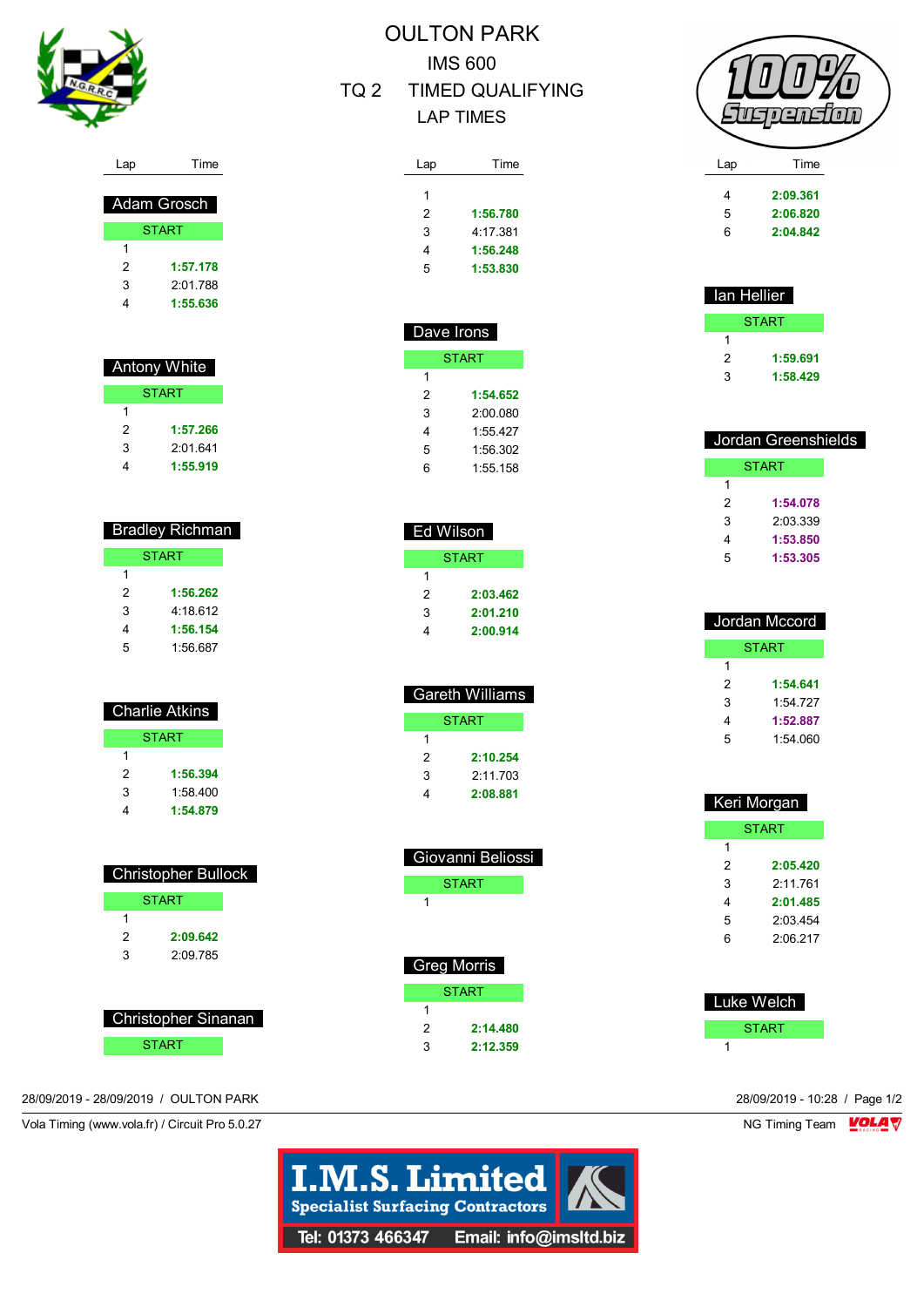OULTON PARK IMS 600 TQ 2 TIMED QUALIFYING LAP TIMES

| Lap | Time     |
|-----|----------|
| 2   | 2:00.549 |
| 3   | 1:56.642 |
|     | 1:59.696 |

| Max Symonds |              |  |
|-------------|--------------|--|
|             | <b>START</b> |  |
| 1           |              |  |
| 2           | 1:55.280     |  |
| 3           | 6:39 089     |  |
|             | 1:54.044     |  |

| <b>Ricky Tarren</b> |          |
|---------------------|----------|
| <b>START</b>        |          |
| 1                   |          |
| 2                   | 2:00.905 |
| 3                   | 1:56.972 |
| 4                   | 1:54.166 |
| 5                   | 1:54 732 |
| 6                   | 1:52.493 |
| 7                   | 1:51.069 |

| <b>Robert Handcock</b> |              |
|------------------------|--------------|
|                        | <b>START</b> |
| 1                      |              |
| 2                      | 2:12.119     |
| 3                      | 2:10.769     |
| 4                      | 2:09.698     |
| 5                      | 2:08.011     |
| ჩ                      | 2:07.547     |

| <b>Russell Powell</b> |  |
|-----------------------|--|
| <b>START</b>          |  |
|                       |  |
| 2:09.446              |  |
| 2.100081              |  |
| 2:08.531              |  |
| 2:08.534              |  |
| 2:08.571              |  |
|                       |  |

| <b>Tim Whittle</b> |              |
|--------------------|--------------|
|                    | <b>START</b> |
| 1                  |              |
| 2                  | 1:56.417     |
| 3                  | 1:59.632     |
| 4                  | 1:56.829     |
| 5                  | 1:55.842     |
| 6                  | 1:58.568     |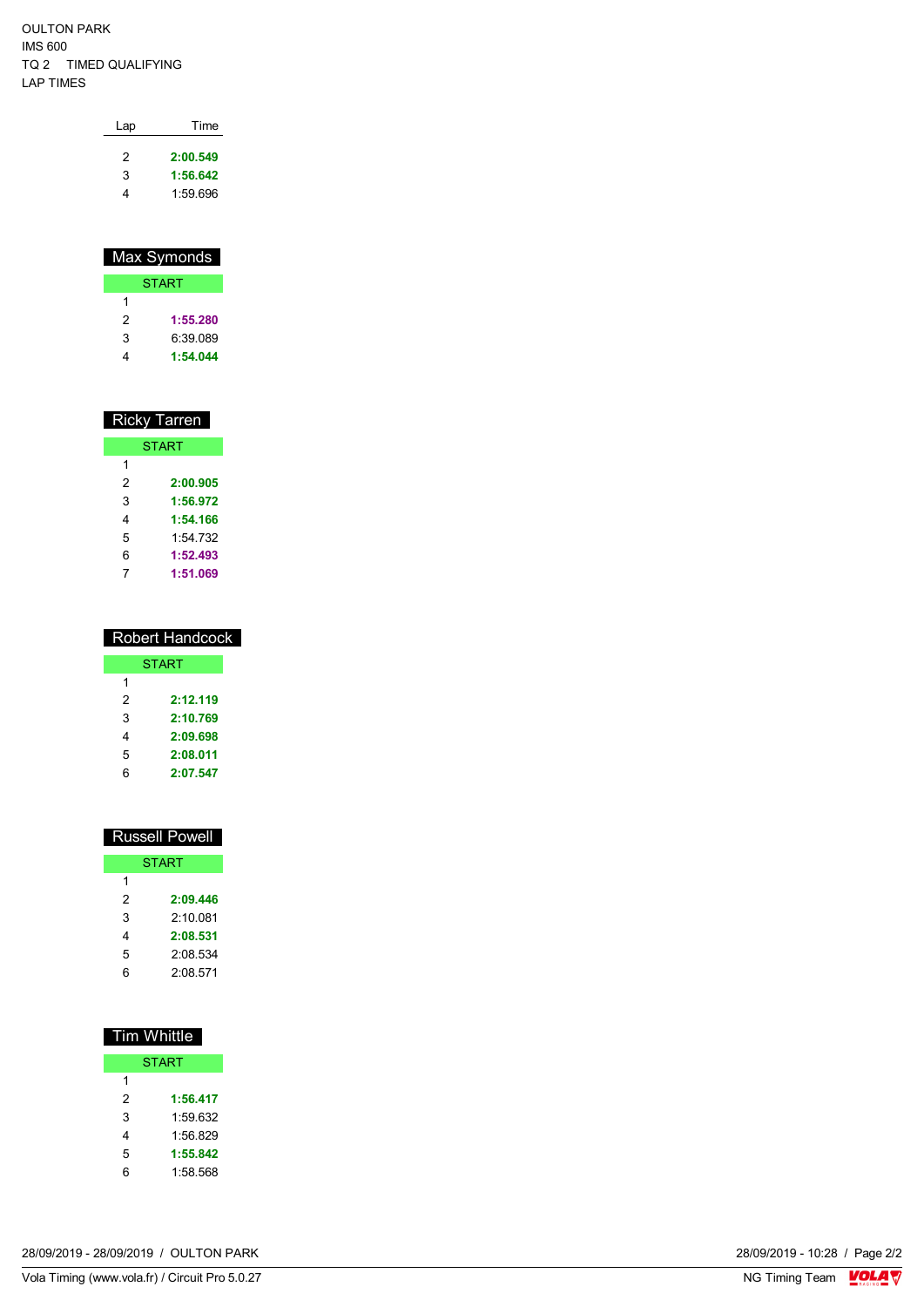

28/09/2019 - 28/09/2019 / OULTON PARK 28/09/2019 - 10:29 / Page 1/1

Vola Timing (www.vola.fr) / Circuit Pro 5.0.27 NG Timing Team NG Timing Team NG Timing Team NG Timing Team NG

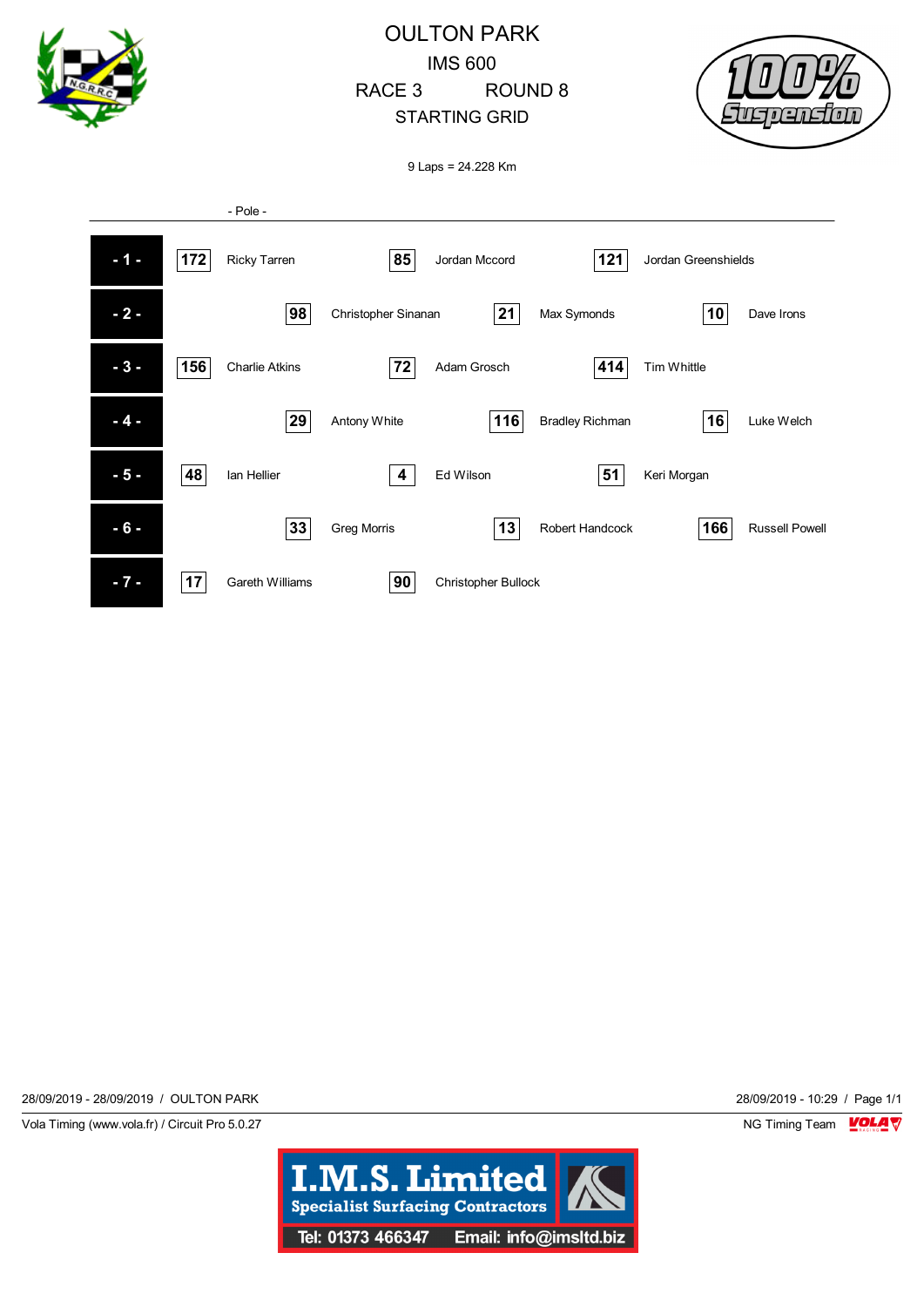

## OULTON PARK IMS 600 RACE 3 ROUND 8 Start time: 13:45 Distance: 24.228 miles Weather: Cloudy Track: Wet



| Rnk         |     | Num Rider                           | Machine             | Class | Town/Sponsor                   | Laps | Time                   | Gap       | Speed | B.Lap    | Average |
|-------------|-----|-------------------------------------|---------------------|-------|--------------------------------|------|------------------------|-----------|-------|----------|---------|
|             |     |                                     |                     |       |                                |      |                        |           |       |          |         |
| 1           | 21  | <b>Max Symonds</b>                  | Kawasaki ZX6-R      |       | <b>J&amp;C Symonds Ltd</b>     | 9    | 17:45.476              |           | 83.37 | 1:56.235 | 81.86   |
| 2           | 172 | <b>Ricky Tarren</b>                 | Yamaha R6           |       | Ricky T Racing                 | 9    | 18:00.844              | +15.368   | 82.28 | 1:57.774 | 80.69   |
| 3           | 121 | Jordan Greenshields                 | Yamaha R6           |       | Banbury                        | 9    | 18:12.566              | $+27.090$ | 80.76 | 1:59.989 | 79.83   |
| 4           | 98  | <b>Christopher Sinanan</b>          | Yamaha R6           |       | CS Motorcycle Racing           | 9    | 18:30.036              | $+44.560$ | 80.17 | 2:00.880 | 78.57   |
| 5           | 85  | <b>Jordan Mccord</b>                | Yamaha R6           |       | AJM Sales / Reid Engineering   | 9    | 18:33.047              | $+47.571$ | 79.55 | 2:01.817 | 78.36   |
| 6           | 156 | <b>Charlie Atkins</b>               | Yamaha R6           |       | Insta Hire/Fenton plumbing     | 9    | 18:39.972              | $+54.496$ | 80.38 | 2:00.553 | 77.87   |
|             | 16  | <b>Luke Welch</b>                   | Yamaha R6           |       | <b>LSW Electrical</b>          | g    | 18:43.553              | +58.077   | 80.24 | 2:00.770 | 77.62   |
| 8           | 10  | Dave Irons                          | Yamaha R6           |       | Tom Warner Racing              | 9    | 18:46.970 +1:01.494    |           | 79.37 | 2:02.090 | 77.39   |
| 9           | 414 | <b>Tim Whittle</b>                  | Kawasaki ZXR 600    |       | Maintenance Point              | 9    | $18:47.002 + 1:01.526$ |           | 78.99 | 2:02.682 | 77.39   |
| 10          | 116 | <b>Bradley Richman</b>              | Kawasaki ZXR 600    |       | Scaff Racing                   | 9    | $18:52.569 + 1:07.093$ |           | 78.78 | 2:03.008 | 77.01   |
| 11          | 29  | <b>Antony White</b>                 | Triumph 675         |       | Classic Memorials Keynsham     | 9    | 19:26.990 +1:41.514    |           | 76.54 | 2:06.604 | 74.73   |
| 12          | 72  | <b>Adam Grosch</b>                  | Yamaha R6           |       | <b>ADS Racing</b>              | 9    | 19:29.833 +1:44.357    |           | 77.90 | 2:04.399 | 74.55   |
| 13          | 17  | <b>Gareth Williams</b>              | Yamaha R6           |       | www.brandgareth.co.uk          | 8    | 17:59.407              | $+1$ Lap  | 74.20 | 2:10.595 | 71.82   |
| 14          | 90  | <b>Christopher Bullock</b>          | Suzuki GSXR 600     |       | <b>Epic Fabrications LTD</b>   | 8    | 18:27.624              | $+1$ Lap  | 72.87 | 2:12.992 | 69.99   |
| 15          | 166 | <b>Russell Powell</b>               | Honda CBR 600       |       | R W Powell Haulage             | 8    | 18:42.368              | $+1$ Lap  | 71.14 | 2:16.218 | 69.07   |
| 16          | 51  | Keri Morgan                         | Honda CBR 600       |       | <b>ICESL</b>                   | 8    | 18:49.414              | $+1$ Lap  | 69.89 | 2:18.656 | 68.64   |
| 17          | 33  | <b>Greg Morris</b>                  | Triumph Daytona 675 |       | Hereford                       | 8    | 19:07.456              | $+1$ Lap  | 70.34 | 2:17.763 | 67.56   |
| 18          | 13  | <b>Robert Handcock</b>              | Yamaha R6           |       | RJ Contracting                 | 8    | 19:24.235              | $+1$ Lap  | 67.94 | 2:22.641 | 66.59   |
| 19          | 196 | Giovanni Beliossi                   | Honda CBR 600       |       | ASR Accident Storage & Recover | 8    | 19:52.754              | $+1$ Lap  | 66.59 | 2:25.521 | 65.00   |
|             |     | Best lap: 21 Max Symonds - 1:56.235 |                     |       |                                |      |                        |           |       |          |         |
| <b>DNFs</b> |     |                                     |                     |       |                                |      |                        |           |       |          |         |

**Ed Wilson** Honda CBR 600 Wiz Norton Racing +9 Laps 74.25 2:10.519

**92.5% of winner's average race speed - 75.72 mph**

**No 4 - Ed Wilson - VERY WEAK TRANSPONDER SIGNAL**

28/09/2019 - 28/09/2019 / OULTON PARK 28/09/2019 - 14:09 / Page 1/1

Vola Timing (www.vola.fr) / Circuit Pro 5.0.27 **NG Timing Team Monet Constructs** NG Timing Team Monet Constructs

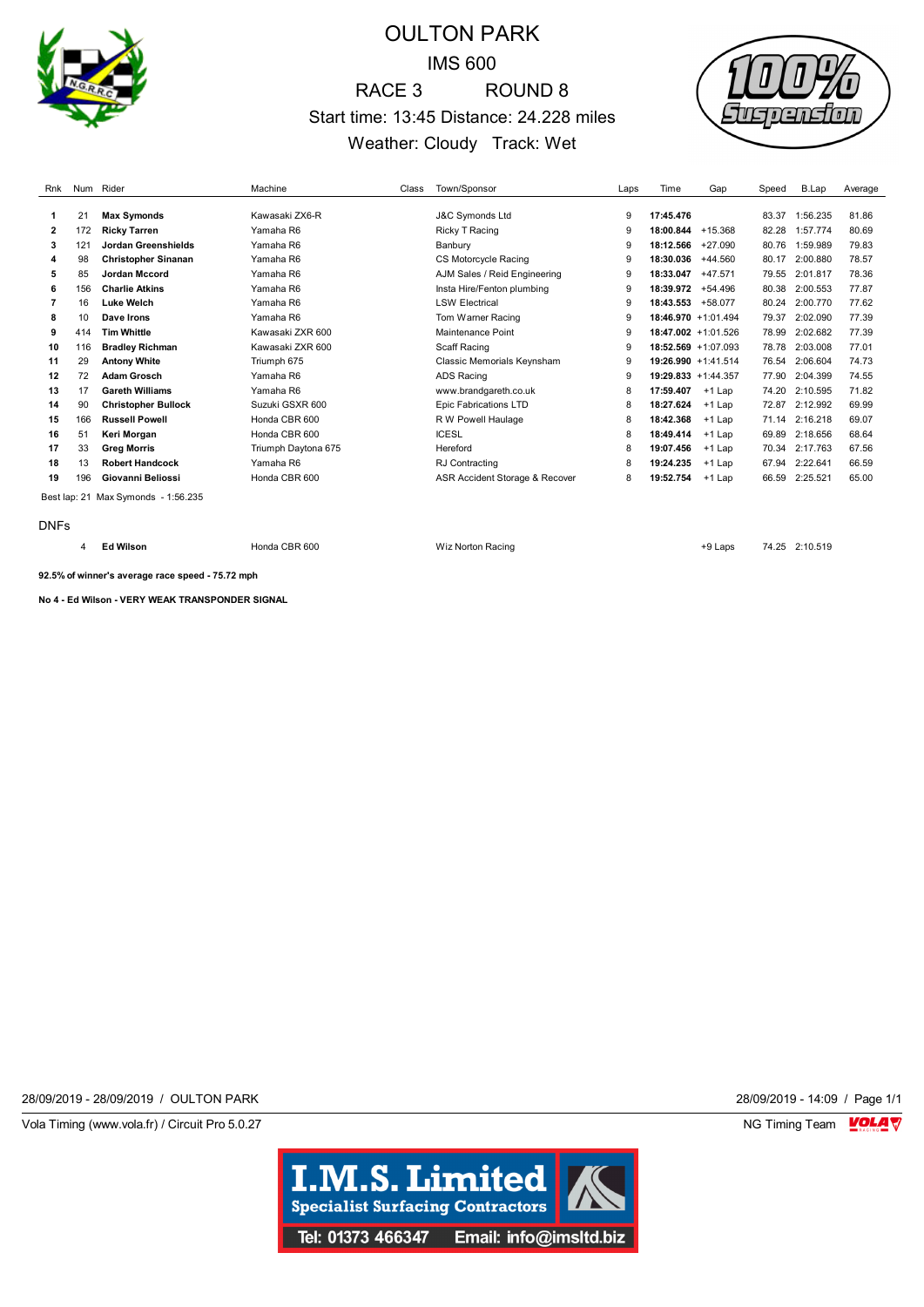

|        | <b>OULTON PARK</b> |
|--------|--------------------|
|        | IMS 600            |
| RACE 3 | ROUND 8            |
|        | <b>LAP TIMES</b>   |

|     | Francion |  |
|-----|----------|--|
| Lap | Time     |  |

Dave Irons

|   | <b>START</b>  |
|---|---------------|
| 1 |               |
| 2 | 2:07.808      |
| 3 | 2:05.115      |
| 4 | 2:03.809      |
| 5 | 2:02.972      |
| 6 | 2:03.718      |
| 7 | 2:02.090      |
| 8 | $2.04$ 430    |
|   | <b>FINISH</b> |
| 9 | 2:03.252      |

|   | <b>START</b>  |
|---|---------------|
| 1 |               |
| 2 | 2:18.678      |
| 3 | 2:15.087      |
| 4 | 2:10.519      |
|   | <b>FINISH</b> |

## Gareth Williams

|   | <b>START</b>  |
|---|---------------|
| 1 |               |
| 2 | 2:15.149      |
| 3 | 2:15.146      |
| 4 | 2:10.595      |
| 5 | 2.13586       |
| 6 | 2.11867       |
| 7 | 2:11.857      |
|   | <b>FINISH</b> |
| ឧ | 2:11.453      |

## Giovanni Beliossi

|   | <b>START</b> |
|---|--------------|
|   |              |
| 2 | 2:29.479     |

| Adam Grosch |
|-------------|
|             |

|   | <b>START</b>  |
|---|---------------|
| 1 |               |
| 2 | 2:30.831      |
| 3 | 2:11.021      |
| 4 | 2:05.840      |
| 5 | 2:05.478      |
| 6 | 2:04.735      |
| 7 | 2:04.399      |
| 8 | 2.05.305      |
|   | <b>FINISH</b> |
| g | 2.04996       |

## Antony White

|   | <b>START</b>  |
|---|---------------|
| 1 |               |
| 2 | 2:09.857      |
| 3 | 2:09.240      |
| 4 | 2:08.565      |
| 5 | 2:08.247      |
| 6 | 2:09.081      |
| 7 | 2.08.335      |
| 8 | 2:07.883      |
|   | <b>FINISH</b> |
| 9 | 2:06.604      |

## Bradley Richman

|   | <b>START</b>  |
|---|---------------|
| 1 |               |
| 2 | 2:06.234      |
| 3 | 2:05.870      |
| 4 | 2:03.785      |
| 5 | 2:03.505      |
| 6 | 2:03.008      |
| 7 | 2.04763       |
| 8 | 2.04673       |
|   | <b>FINISH</b> |
| g | 2:06.784      |

# Lap Time Charlie Atkins

|   | <b>START</b>  |
|---|---------------|
| 1 |               |
| 2 | 2:05.922      |
| 3 | 2:04.440      |
| 4 | 2:03.404      |
| 5 | 2:03.084      |
| 6 | 2:02.572      |
| 7 | 2:02.153      |
| 8 | 2:00.553      |
|   | <b>FINISH</b> |
| g | 2:00612       |

I

## Christopher Bullock

| <b>START</b> |               |
|--------------|---------------|
| 1            |               |
| 2            | 2:21.904      |
| 3            | 2:18.782      |
| 4            | 2:18.973      |
| 5            | 2:15.934      |
| 6            | 2:13.437      |
| 7            | 2:12.992      |
|              | <b>FINISH</b> |
| 8            | 2:13.397      |

|   | <b>Christopher Sinanan</b> |  |
|---|----------------------------|--|
|   |                            |  |
|   | <b>START</b>               |  |
| 1 |                            |  |
| 2 | 2:02.622                   |  |
| 3 | 2:03.930                   |  |
| 4 | 2:02.240                   |  |
| 5 | 2:01.948                   |  |
| 6 | 2:03 406                   |  |
| 7 | 2:03.016                   |  |
| 8 | 2:01.947                   |  |
|   | FINISH                     |  |
| g | 2:00.880                   |  |

28/09/2019 - 28/09/2019 / OULTON PARK 28/09/2019 - 14:07 / Page 1/2

Vola Timing (www.vola.fr) / Circuit Pro 5.0.27 NG Timing Team Monetary NG Timing Team Monetary